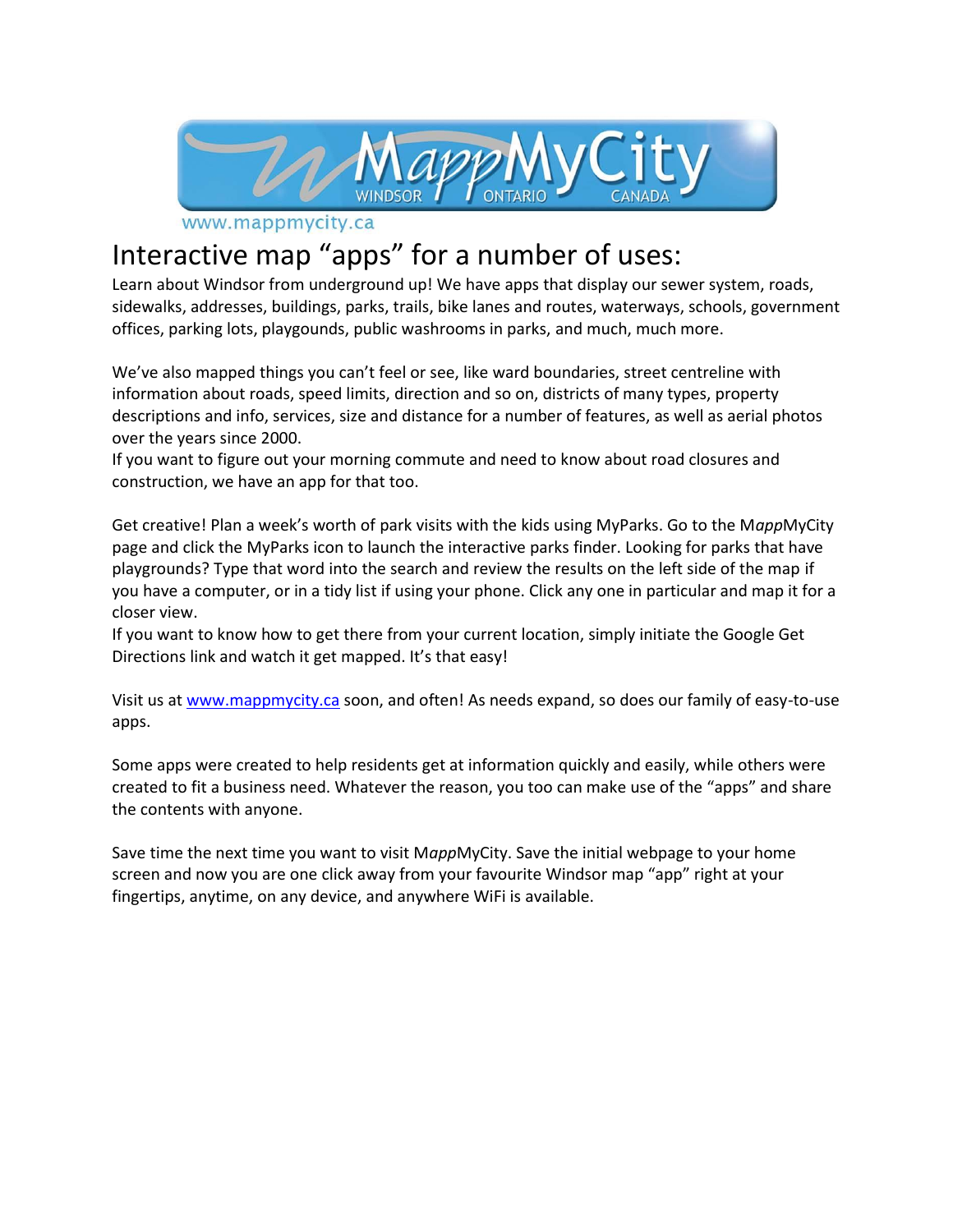## My City



**MyCity** allows you to search throughout Windsor for an address, points of interest, schools, street name, speed limit on a street, your election ward number and councillor name, property information, emergency and government services, community boundaries and more! You can even create a Property Information spreadsheet, or report, mark-up and create your own custom map and save or print it.

Need driving, walking or Transit directions? Use the built-in link to Google Maps to get you there!

**Construction & Detours** is your app to learn about Road Closures and Detours due to major and minor road construction, water pipe construction or special events.



So easy to use, you can quickly learn all of the details at a glance as you navigate your way through various construction projects listed and numbered across the bottom of the interactive map. Zoom in, zoom out, and make your way across town in a flash once you know what routes to avoid! You can also access the City of Windsor's webpage to search the Construction & Detours Database, using a street name, date starting or ending search. Don't get caught in road closure any more using this prize winning app.



**MyCollectionCalendar** determines waste collection services for residents living in single, semi-detached and town homes within the City of Windsor boundary, using a smart phone or tablet while on the go, or computer from home and office. Simply type in your address, select it and the app will tell you your next Residential Garbage Collection Day, your next Residential Yard Waste Collection Day as well as your next Residential Recycle Collection Day. See the list instantly on your phone, and view it with a map on other devices. The Waste Collection Calendar runs from April 1 to March 31 and is updated again the following year.



**MyWindsorSewerSystem** is an app designed to learn more about the City of Windsor Sewer System using a smart phone or tablet while on the go, or computer from home and office. Formerly known as the Sewer Atlas, users can access details about a specific sewer line, whether it be Sanitary, Storm or Combined, Constructed or Proposed, and Abandoned lines, as well and information about the connecting Manholes and Plugs.

elevations across the City. Learn the invert values in all directions for manholes, sewer pipe size, type and length, slope, shape, installation date and up and downstream manhole numbers. Waterways are also captured, as is the Sewer Atlas Grid with a link to those maps, and a view of the 2017 colour aerial photo in the background. No need to turn pages of a large paper mapbook when you can access this information instantly or your phone or laptop in the field!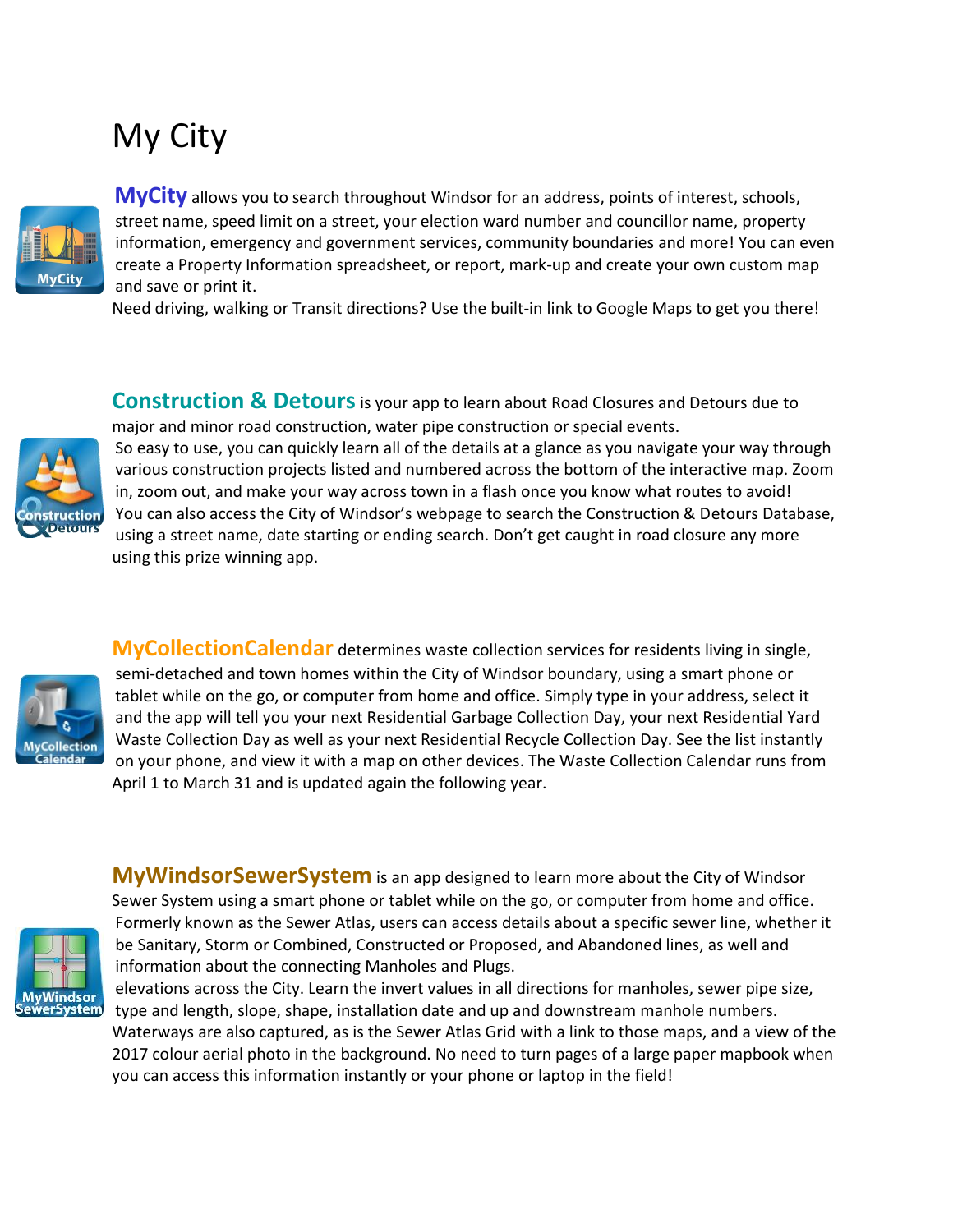

**MyNewCity – Newcomer Services**is a new app designed to help "Newcomers" to the City of Windsor, and the County of Essex, to search for newcomer services and agencies, using an agency or service address, agency name, type, street name, city or town or a keyword. For instance typing in the word "clothes" yields numerous results, all of which point to a location on the map, contains the name of the agency, address, type of clothing, phone numbers, website link, photo of the building for easy recognition, and even driving, walking or Transit directions with Google Maps. A quick click will also get the user access to the Windsor-Essex Chatham-Kent Settlement Agency Listing.



**MyWindsorAerial** is a new app designed to view and compare Aerial Photos of Windsor from the following years: 2017|2015 2017|2013, 2017|2010, 2017|2008, 2017|2006, 2017|2004, 2017|2002 and 2017|2000. So easy to use; simply zoom in, and slide the vertical bar back and forth after selecting the desired comparison years clearly marked on tabs. You can get to an address quickly by typing an address in search box, or just zoom and pan to move around the whole City. You will be surprised at the many changes over time in some areas, as well as some many constants. Try it out soon!



**MySchool Neighbourhood** is a new app designed to help you plan your hassle free route to school! It highlights the parking restrictions within 500m of a school and shows the crossing guard locations. The app also displays the bike lanes, multi-use trails, and other active transportation infrastructure. Search for your school and start planning a new route to school! Give it a try!

## My Recreation



**MyParks**is your app designed to learn more about City of Windsor parks using a smart phone or tablet while on the go, or computer from home and office. The easy-to-use map helps you locate a City Park by searching for it by name, amenity, or by clicking on an icon. Once you've found your park, you can also learn what features you might find in that park - shelter, washrooms, playground, splash pad, sport field – to name a few.

Need driving, walking or Transit directions? Use the built-in link to Google Maps to get you there!



**MyRide** features Bike Lanes, Multi-use trails (bikes and walking only), Signed Routes, Windsor Loop, the Waterfront Trail, and Trans Canada Trail and more. Click on a Multi Use Trail to learn its name, location, length, width and surface type. Plan your evening stroll by viewing where sidewalks are located in your extended neighbourhood, a bike route to your local school or community centre or park, and where you might find Bike Parking or a FixIt station.